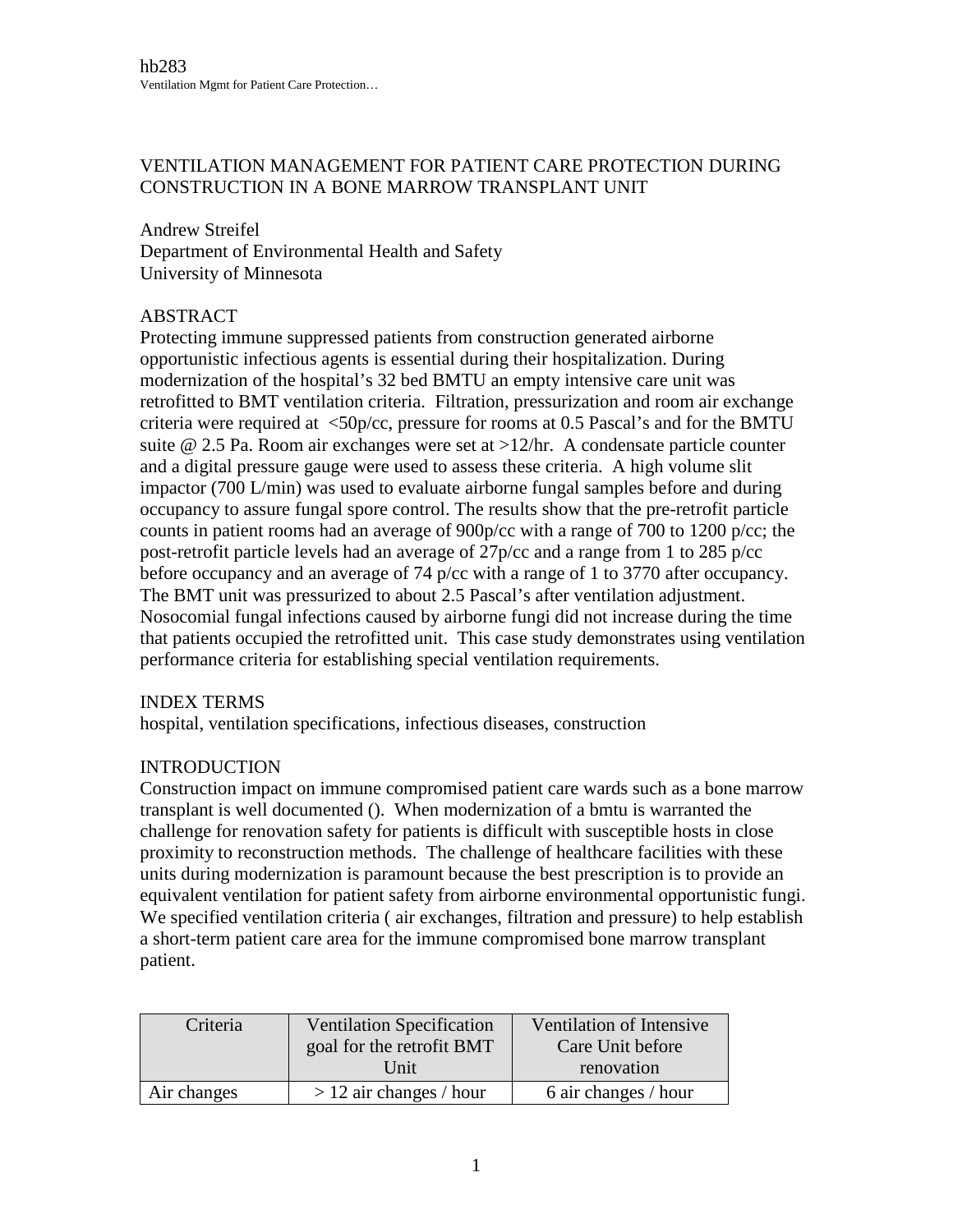hb283 Ventilation Mgmt for Patient Care Protection…

| Pressure $(\Delta P)$ | $>2.5$ Pa (unit); $>0.5$ Pa | $< 0.0$ Pa               |
|-----------------------|-----------------------------|--------------------------|
|                       | (room)                      |                          |
| Filtration            | 99.97%                      | 90.00%                   |
| efficiency            |                             |                          |
| Airflow direction     | Out of the room             | Neutral or into the room |

# **METHODS**

A condensation particle counter (P-Trak, TSI, Inc. St. Paul, MN) was used to determine objective information on the respective areas in the facility. The particle counter is used to provide a relative analysis of areas in the patient care areas. This device measures condensation particles ranging from  $0.01$  to  $1.0 \mu$ m diameter. The particles per cubic centimeter samples demonstrate the relative differences according to filter efficiency.

A pressure gauge (Digital Pressure Gauge (DPG) Energy Conservatory, Minneapolis, MN) was used to provide pressure differentials across the doors for the BMT rooms. The DPG measure the pressure differential in Pascal's using a piezio resistive sensor sensitive to less than 0.1Pascal's.

An air balance hood (Alnor,TSI, Inc., St. Paul, MN) was used to set the airflow for each room supply and exhaust/return air volumes to achieve the criteria for the respective fan service areas(ICU's & BMTU).

Sample sites measurements were taken from five sample locations; outside reference, old BMT, retrofitted BMT, medical office building and Intensive Care Unit.

Sampling time consisted of 10 sec average readings with the CPC in each location. The cultures for airborne fungi were collected with volumetric slit sampler for 2 minute samples at a rate of 700 lpm.

Microbiology samples were collected on Inhibitory mold agar (BBL) and incubated for 96 hours at 35C before analysis. Standard fungal identification keys for filamentous fungi were used.

Epidemiology for nosocomial disease was differentiated from community acquired fungal infections. This was determined by definition from radiological analysis and length of time in the hospital before suspect symptoms were detected.

The design criteria recommended by the American Institute of Architects Guidelines for Construction of Hospitals and Healthcare Facilities 2001 were used to set the ventilation parameters. These criteria were made more specific for the unique requirements associated with retrofitting patient care areas for special ventilation. These ventilation criteria required modification to achieve environmental measurement goals and airborne particulate levels, which have not been previously stated.

Major limitations for the retrofit of the rBMT were associated with priorites with other patient care units on the same air handling system. Original design of the ICU intended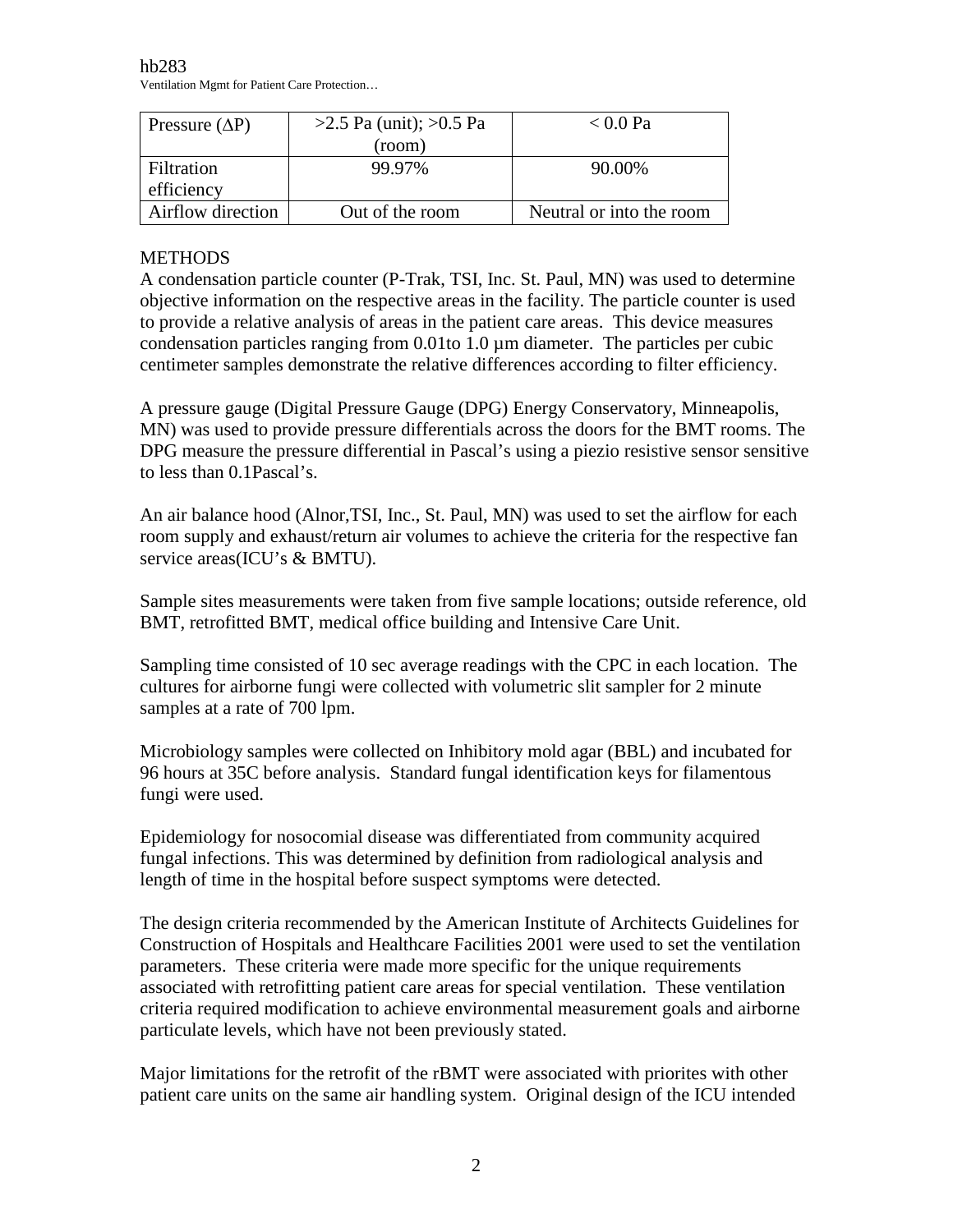for only 6 ac/hr (AIA 2001). There was a minimal seal on rooms because sliding doors and perforated metal pan ceiling were also limitations because of excess leakage of air. The doors were sealed to minimize leakage around the frame of the sliding portion of the door. The air volumes for the air handling systems were adjusted to refine airflow to appropriate levels in all clinical areas of the AHS zone. The excess air from the zone was diverted with the use of a small booster fan to provide the added air into the rBMT zone. This adjustment was sufficient to provide the necessary volumes to achieve the rBMT suite pressure along with the BMT room pressures. Note that the room pressures would have ideally been 2.5 Pascal's but the compromise was necessary to achieve the renovation goal.

Table 1

| Airborne Particle Count $(p/cc)$ in rBMT Rooms |         |         |         |        |                           |  |
|------------------------------------------------|---------|---------|---------|--------|---------------------------|--|
| <b>Sampling Period</b>                         | Average | Minimum | Maximum | Median | <b>Standard Deviation</b> |  |
| Pre-Retrofit                                   | 900     | 700     | 1200    | 900    |                           |  |
| after-Retrofit                                 | 3628    | 11      | 31700   | 667    | 6036                      |  |
| Cleaning                                       |         |         |         |        |                           |  |
| after-Retrofit                                 | 503     |         | 12400   | 12     | 2427                      |  |
| <b>Before</b>                                  |         |         |         |        |                           |  |
| Occupancy                                      |         |         |         |        |                           |  |
| after-Retrofit                                 | 64      |         | 3700    | 10     | 318                       |  |
| During                                         |         |         |         |        |                           |  |
| Occupancy                                      |         |         |         |        |                           |  |

Table 1 shows the CPC counts which were to achieve the goal of <50 pc/cc. However, these data indicate a higher count of 64 because of the inclusion of an outlier data point that represented an emergency procedure with 8 healthcare workers providing emergency service to a patient. This maximum level of 3700 p/cc was reduced to  $\langle 10p/cc \text{ within } 3 \rangle$ hours after the emergency was finished indicating ventilation efficacy for removing particles.

Table 2

| Pressure (Pascal) in rBMT Rooms |         |         |         |        |                           |
|---------------------------------|---------|---------|---------|--------|---------------------------|
| <b>Sampling Period</b>          | Average | Minimum | Maximum | Medium | <b>Standard Deviation</b> |
| Pre-Retrofit                    | $-0.4$  | $-0.6$  | 0.0     | $-0.4$ |                           |
| after-Retrofit                  | 0.2     | $-1.5$  | 2.3     | 0.2    | 0.6                       |
| Cleaning                        |         |         |         |        |                           |
| after-Retrofit                  | 0.3     | $-1.5$  | 2.4     | 0.3    | 0.6                       |
| <b>Before</b>                   |         |         |         |        |                           |
| Occupancy                       |         |         |         |        |                           |
| after-Retrofit                  | .0      | 0.4     | 2.2     | 1.0    | 0.6                       |
| During                          |         |         |         |        |                           |
| Occupancy                       |         |         |         |        |                           |

Table 2 shows the BMT unit pressures for patient rooms. The perimeter doors were maintained at 2.4 Pascal's on two of the three egress doors. The third door was not evaluated because it was sealed with "break away" tape for fire emergency egress. The average room air exchanges in the 13 rBMT rooms was 20 with a range from 14 to 23 ac/hr.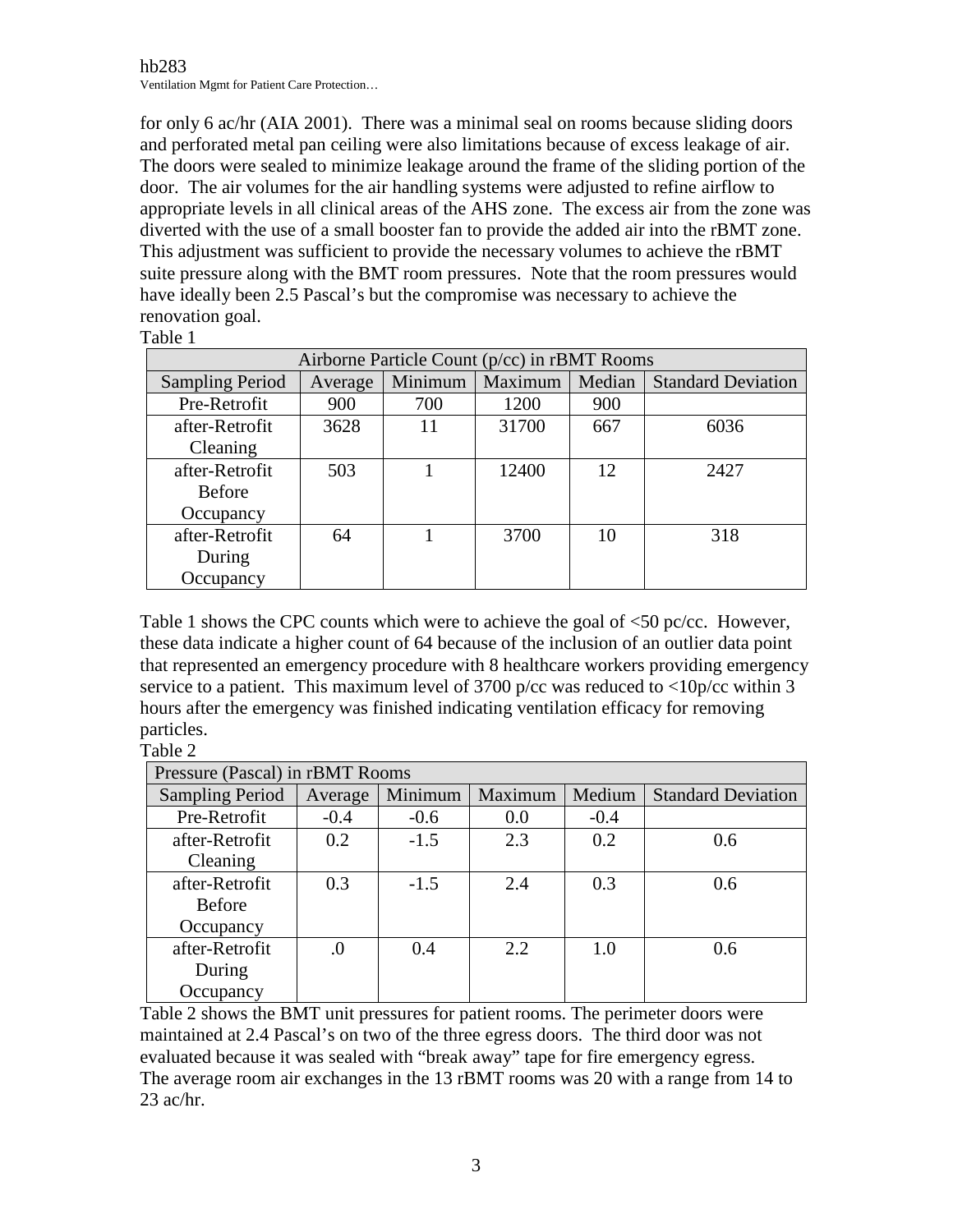Airborne fungal levels were collected in the rBMT unit and outside before and during the renovation project. The average 37C culture results show 14 cfu/m^3 before versus 4.2 cfu/m^3 after renovation. Outside levels were 325 cfu/m^3 before versus 120 cfu/m^3 after renovation. This represents a similar decrease in the indoor outdoor ratio. The patient epidemiological data for nosocomial infections did not change from the same period of time that the patients were in the rBMT compared to the previous 4 years of data in the pediatric population; 1999-1 case A. fumigatus, 2000- 1 case A. terreus, 2001- 1case A. fumigatus and 1 case 2002. These patients were considered nosocomial acquisitions of the opportunistic fungi.

### DISCUSION

Criteria for managing indoor air quality in patient care facility is uncertain. We provided guidance ventilation parameters, which specified the air quality content for particles in air. The difficulty with specifying fungal particles includes time delay for culture results and response factors. Responding to the presence of airborne fungi is problematic because of transient nature of their presence in indoor air (Streifel 1990). The data suggests that the exposure is not associated with the ventilation but may be due to behavioral factors such as patient's family or healthcare worker carriage of fungal spores (Dart and Obendorf 2000). The ability to provide HEPA filtration in these critical settings is paramount with limiting factors such as fan power to drive air through the filters. These limitations can be extremely cost prohibitive to the safety of patients in a diagnostic related group reimbursement contracts in hospitals in the USA. With healthcare advances and the 24 hour  $\frac{7}{4}$  day occupancy of hospitals the difficulty of upgrading the facility while occupied is challenging. Aspergillosis is often associated with hospital construction (HICPAC CDC 2003). Because of this concern the need to move patients away from that activity is paramount. However, if the temporary move subjects the patient to environmental opportunistic fungi due to less than recommended ventilation the exposure and potential infection because a concern for patient safety. With careful engineering with a focus on temporary management of a less than ideal location the exposure can be minimized with ventilation parameters of room air exchanges, pressure and filtration can be provided to satisfy protective environments for immune compromised patients. The advent of low-pressure drop filters with HEPA filtration certainly provides opportunity to provide sanitized air with sufficient volume to allow for safe care of patients. The advantage of point of use filtration certainly removes the "dirty" duct concern. To often the final filters if efficiency is increased will actually reduce the air volume. This reduction in air exchanges will also potentially reduce the offset of supply versus exhaust/return air, which could reverse air flow causing air to flow into the room. Our situation allowed us to pressurize a depressurized smoke compartment zone in our ICU area to achieve a perimeter pressure in the suite at 2.4 Pascal's, which is very close to the recommended pressurization in the AIA Guidelines.

We could not pressurize the rooms to the 2.5 Pascal level due to perforated plate ceilings and sliding doors. The doors were sealed to minimize leakage and the air balance was adjusted to achieve an average of  $32 \text{ m}^{\prime}$  air supply for an average of 20 air exchanges per hour. The air exchanges before the adjustment was about 6 ac/hr. The air volumes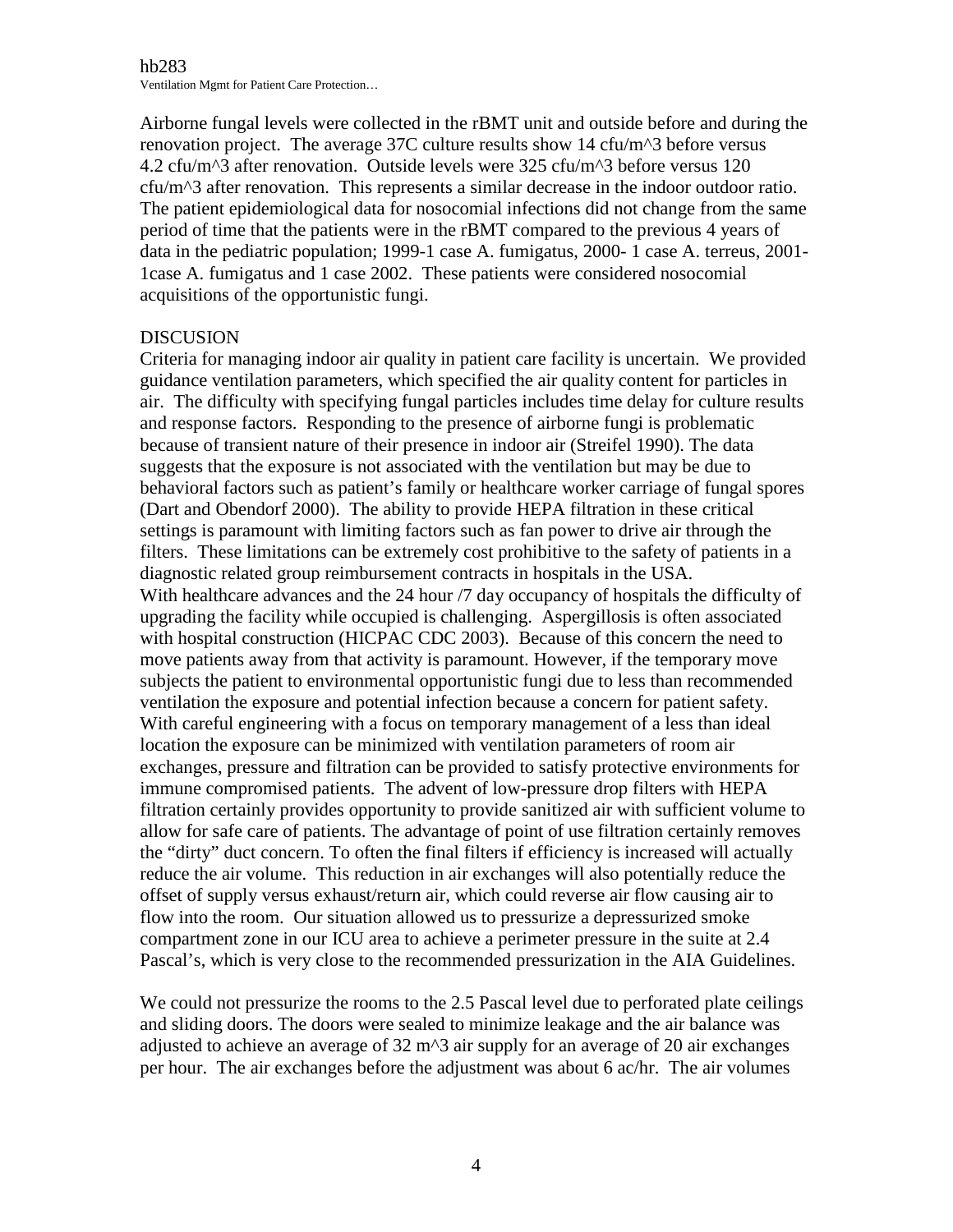were achieved by the rebalance and the use of a booster fan  $2.6 \times 10^{6}$  J/hr. A problem existed when the booster fan was installed. The decibel level initially was 50 dbA and with the fan on the level in the room where the fan was installed increased to 64 dbA. The room became unbearable to the noise for patient care. That room was converted into an employee break/report room.

With the use of self-contained filtration units at the entrance supply ducts the conversion of the intensive care ward ventilation supplement for a BMTU was complete. All maintenance was conducted before the move of patients to minimize disturbing the patient care environment during the time the patients were in the retrofitted unit. Ongoing surveillance was conducted with the pressure gauge and CPC. The pressures stayed constant and the particle counts varied with activity but the normal conditions in the patient room demonstrated most often <10p/cc. The real time analysis of the environment parameters allows for "now" certainty rather than "later" assurance of fungal spore presence. The issue really must consider what to do "if" pathogens are found? The BMT unit cannot be abandoned because of the presence of pathogens but measures can be focused on the presence, which is probably not due to the ventilation system.

## **CONCLUSION**

Establishing a safe environment of care for preventing exposure to environmental airborne fungal spores remains a difficult task unless certain ventilation parameters and behavior modification are provided. The establishment of criteria for ongoing monitoring is important to assure that environmental parameters associated with mechanical systems are functioning properly. New technology allows for final filtration at HEPA quality with low pressure drop possible for retrofit to BMT ventilation criteria. Behavior factors such as in room activity, pass to the outside, consistency of masking all are beyond the control of the mechanical systems.

### REFERENCES

American Institute of Architects 2001 Guidelines for Design and Construction of Hospital and Healthcare Facilitities, AIA Press, Washington DC.

Dart B., Obendorf S.K. 2000. Retention of Aspergillus niger spores on textiles.In:Nelson CN, Henry NW eds. Performance of Protective Clothing: Issues and Priorities for the 21<sup>st</sup> Century. V:7.251-268. ASTM STP 1396. Conshocken, PA. American Society for Testing Materials.

Healthcare Infection Control Practice Advisory Committee Centers for Disease Control and Prevention. Guideline for Prevention of Nosocomial Pneumonia 1994. Infection Control Hospital Epidemiology V15(9):587-627. Atlanta GA.

Healthcare Infection Control Practice Advisory Committee Centers for Disease Control and Prevention. Guideline for Environmental Infection Control. 2003. Morbidity Mortality Weekly Report, In Press. Atlanta GA